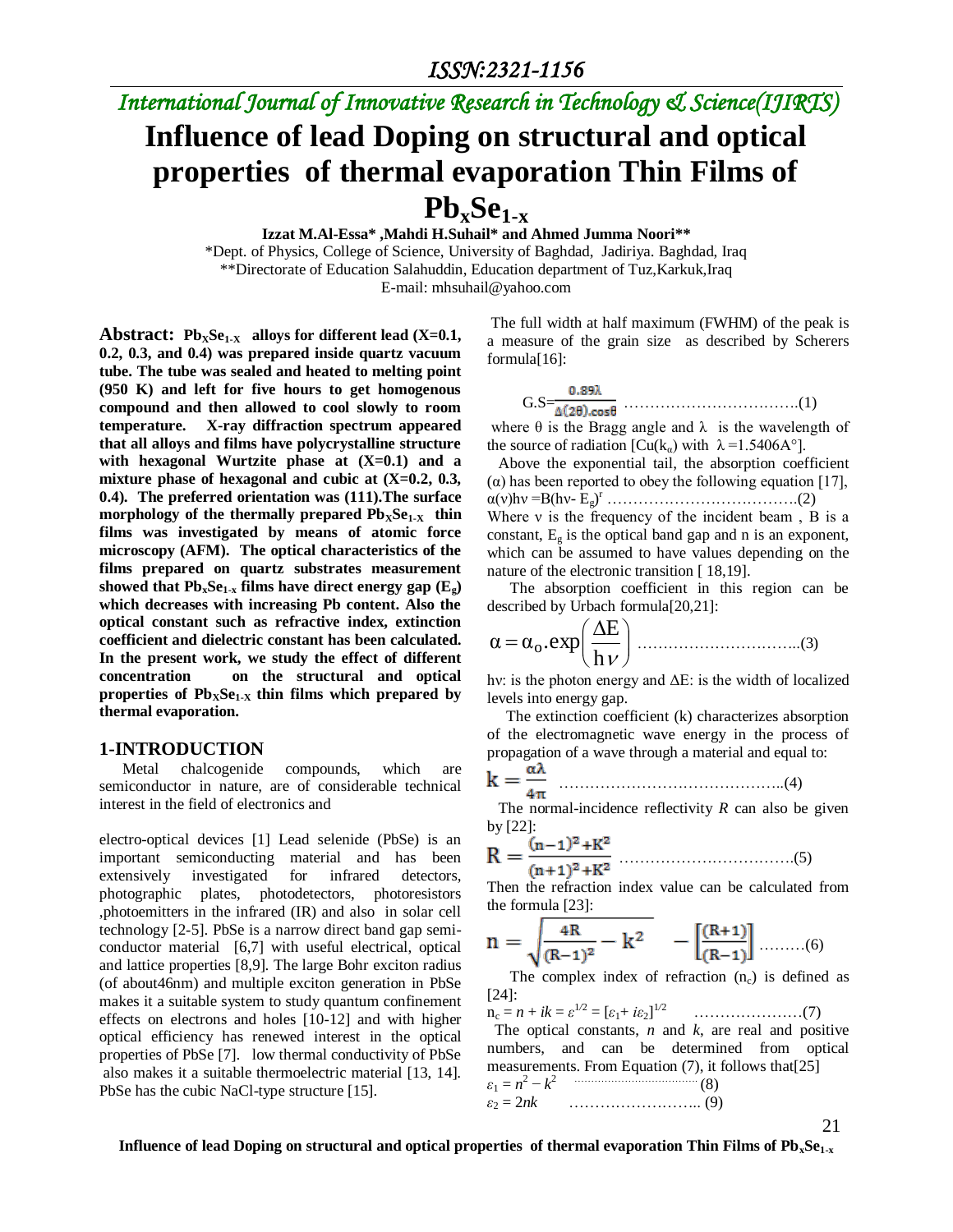### *International Journal of Innovative Research in Technology & Science(IJIRTS)*

#### **2- Experimental work**

The  $Pb_XSe_{1-X}$  alloy with  $(X=0.1, 0.2, 0.3, 0.4)$  have been successfully prepared using high purity (99,999%) of lead and selenium metal obtained from Balzer's company. Each element weighted according to its atomic weight and then mixing in quartz tube (length=25 cm, diameter =0.9 cm) evacuated at pressure of  $10^{-3}$  mbar. The tube was sealed and heated in electrical program controller furnace of type (Qallenhamp) at temperature 950 K for about 5 hours and then allowed to cool slowly to room temperature After that the ampoule was broken and the prepared compound was taken out and examined by X-ray diffraction to be sure of the purity and structure of the compound. The powder of the compounds was used as a source of the of the evaporation to prepare the films. The glass and quartz substrates are freshly cleaned with a pure alcohol and distilled water followed by ultrasonic agitation. Thin films of different concentration are prepared onto glass and quartz substrates at room temperature using Edward coating unit (model E306A) of vacuum  $10^{-5}$  torr. A molybdenum boat is used as the evaporation source and the substrates are placed directly above the source at a distance of nearly 15cm. The structure of these films grown on glass substrates was examined by a (phillips PW) X-ray diffractometer with  $CuK_a$  radiation of the wavelength  $(\lambda=1.541 \text{ Å})$  and radiation target in the range of 2 $\theta$ between  $20 -60^0$ . The surface morphology of the films is investigated by atomic force microscopy (SPM,Model-AA3000). The transmission and absorption spectra is recorded using FTIR spectrophotometer (Model- Lambda FTIR-7600) in the range 2500-4250nm, at room temperature. The optical properties was calculated as a function wavelength in the range 350-1100nm.

#### **3-Results and discussion**

#### **3-1 X-ray diffraction of PbXSe1-X alloys and thin films**

The X-ray diffraction patterns for  $(Pb_XSe_{1-X})$  powders at different concentration  $(X=0.1, 0.2, 0.3, 0.4)$ , are shown in figure (1).

The observation of the X-ray peaks for all  $Pb_XSe_{1-X}$ powders indicates that the structure of these alloys are polycrystalline with cubic and hexagonal phase.

 The grain size is calculated by using equation (1). The grain size for (200) plane is (39.3Å, 39.3Å, 9.1Å, 28.6 Å) for powder at  $(X=0.1,0,2,0.3,and 0.4)$ respectively and agreement with the standard values for the hexagonal and cubic structure.



*Fig(1) X-ray diffraction patterns for PbxSe1-x powder with different Pb content (x= 0.1, 0.2, 0.3 &0.4)*

 The observed d-values with standard (JCPDS-ICDD file NO, 96-901-1360 and 96-901-2502) for  $Pb_xSe_{1.x}$ powder. The results compared with ASTM card are in a good agreement .

The crystal structure of  $Pb_XSe_{1-X}$  films, which were evaporated on glass substrates with thickness  $(150\pm20)$ nm at room temperature are shown in figure (2) . The films are polycrystalline with hexagonal structure  $at(X=0.1)$ . The structure become a mixture of cubic and hexagonal at  $(X=0.2,0.3$  and  $0.4)$ ). The preferred orientation lies along (200) direction . Our results are nearly in agreement with Al-Woaely[26] and Kassim etal [ 27].



*Fig. (2 )X-ray diffraction patterns of (PbxSe1-x) thin films prepared at room temperature with different x (0.1 , 0.2, 0.3 and 0.4 ).*

 The results compared with ASTM card were in a good agreement as shown in table(2). The grain size for  $(220)$  plane is  $(6.8\text{\AA}, 9.1\text{\AA}, \text{ and } 10.8 \text{\AA})$  for powder at  $(X= 0, 2, 0.3, and 0.4)$ respectively.

*Table (2) Structural Parameters ,Inter-planar Spacing, Crystalline Size of (PbxSe1-x) thin films prepared at room temperature with different x (0.1 , 0.2, 0.3 and 0.4 ).*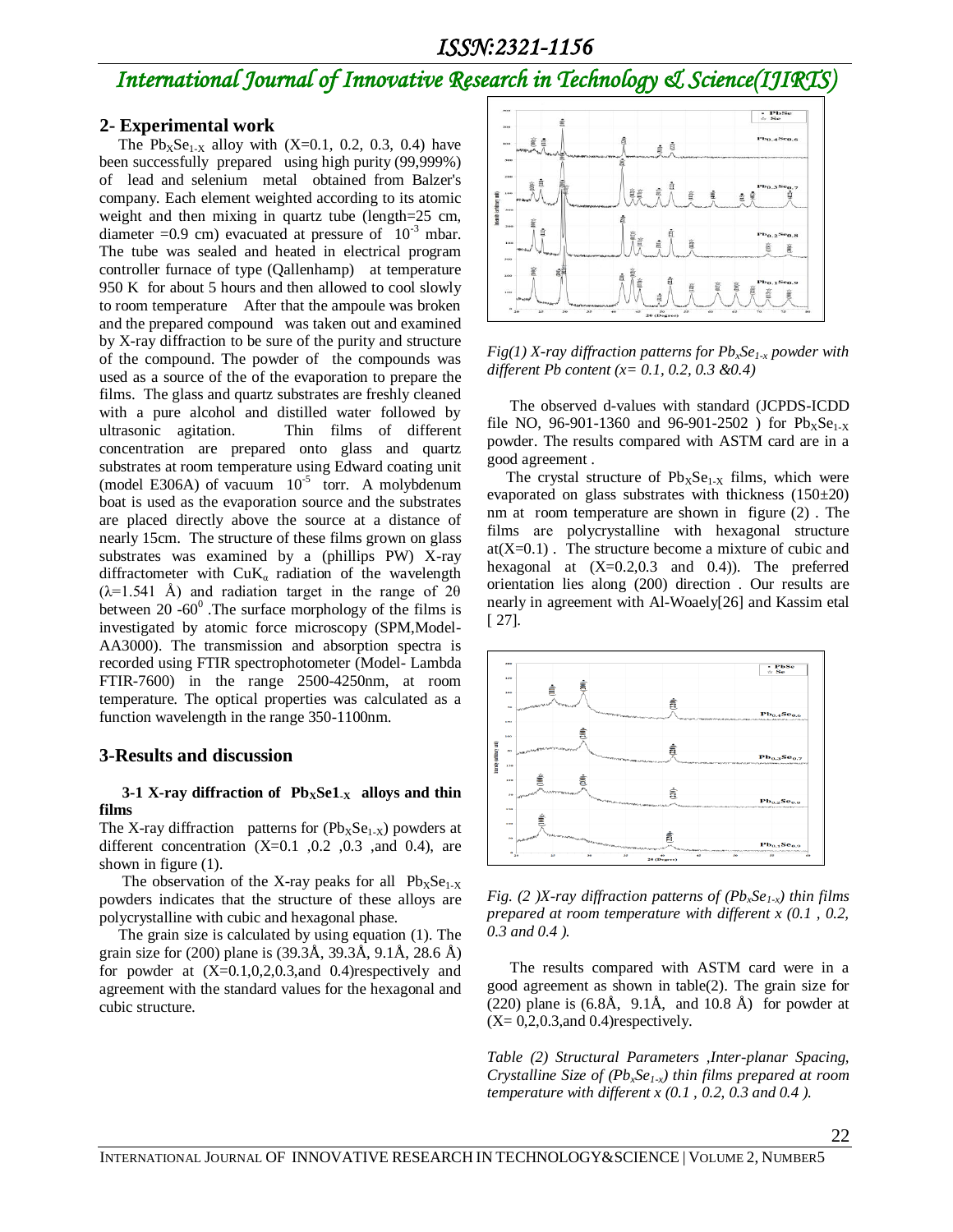*International Journal of Innovative Research in Technology & Science(IJIRTS)*

| $\boldsymbol{X}$        | $2\theta$<br>(Deg.) | <b>FW</b><br>HM<br>(De<br>g.) | $d_{hkl}$<br>Exp.<br>$(\check{A})$ | hkl   | phase       | $d_{hkl}$ Std.<br>$(\AA)$ | G.S<br>(nm) |
|-------------------------|---------------------|-------------------------------|------------------------------------|-------|-------------|---------------------------|-------------|
| 0.<br>$\boldsymbol{l}$  | 23.534              | 0.7<br>38                     | 3.777                              | (100) | Se          | 3.7812                    | 11.<br>0    |
|                         | 41.087              | 1.2<br>43                     | 2.195                              | (220) | <b>PbSe</b> | 2.1586                    | 6.8         |
|                         | 23.301              | 0.7<br>38                     | 3.814                              | (100) | Se          | 3.7812                    | 11.<br>0    |
| 0.<br>$\overline{2}$    | 29.282              | 1.1<br>26                     | 3.048                              | (200  | <b>PbSe</b> | 3.0527                    | 7.3         |
|                         | 41.553              | 0.9<br>32                     | 2.172                              | (220  | <b>PbSe</b> | 2.1586                    | 9.1         |
| 0.                      | 29.243              | 1.0<br>87                     | 3.052                              | (200  | <b>PbSe</b> | 3.0527                    | 7.6         |
| $\overline{\mathbf{3}}$ | 41.584              | 0.8<br>42                     | 2.170                              | (220  | <b>PbSe</b> | 2.1586                    | 10.<br>1    |
| 0.<br>$\overline{4}$    | 25.204              | 0.5<br>83                     | 3.531                              | (111  | <b>PbSe</b> | 3.5250                    | 14.<br>0    |
|                         | 29.204              | 0.9<br>71                     | 3.056                              | (200  | <b>PbSe</b> | 3.0527                    | 8.5         |
|                         | 41.962              | 0.7<br>89                     | 2.151                              | (220  | <b>PbSe</b> | 2.1586                    | 10.<br>8    |

#### *3-2 Morphology properties of (PbxSe1-x) thin film*

The morphological characteristics of  $Pb_xSe_{1-x}$  thin films have been deposited on glass substrates at room temperature have been studied using Atomic Force Microscope (AFM). Figure (3)shows the surface topographical images recorded for  $Pb_xSe_{1-x}$  thin films grown by thermal evaporation.





Fig. (3-a, b, c and d) AFM image for (PbxSe1- x) with different  $x(0.1, 0.2, 0.3, and 0.4)$  respectively

 Table (3) show the value of average roughness, average grain size (grain diameter) and root mean square roughness (RMS ). It is observed from this table that the average roughness value decreasing with increase the lead content . This is may be due to the rearrangement of atom in film and reduce the vacancy defect. On the other hand from the same table the we can see the value of RMS and G.S decrease and increases but in nonsystematic sequence with the increase of lead content. This behavior can be explained on the basis that addition of Pb to  $Pb_xSe_{1-x}$  binary system reduces the local structure since it leads to some degree of disordering.

*Table (3) The Value of Average Roughness, RMS and average grain size forPbxSe1-x with different x (0.1,0.2,0.3 and 0.4)*

| $P_x$ Se <sub>1-x</sub> | Average<br>Roughness (nm) | RMS(nm) | grain<br>Average<br>size (nm) |
|-------------------------|---------------------------|---------|-------------------------------|
| 0.1                     | 0.393                     | 0.504   | 83.49                         |
| 0.2                     | 0.375                     | 0.455   | 71.29                         |
| 0.3                     | 0.377                     | 0.473   | 76.06                         |
| 0.4                     | 0.937                     | 1.14    | 97.26                         |

#### **3-3** *Optical properties of PbxSe1-x thin films :*

 Figure (4 ) show the variation of absorbance as a function of wavelength for different Pb content. The absorbance increase with increasing of Pb content. The increases in the absorbance means increase in the reflection occurs due to the increase of Pb content in the composition, where Pb metal increases the reflection. The increase could be attributed to the increasing in the degree of the crystallinity of film structure by increasing the grain size .



<sup>23</sup> *Fig.(4) Absorbance vs. the wavelength for PbxSe1-x*

**Influence of lead Doping on structural and optical properties of thermal evaporation Thin Films of PbxSe1-x**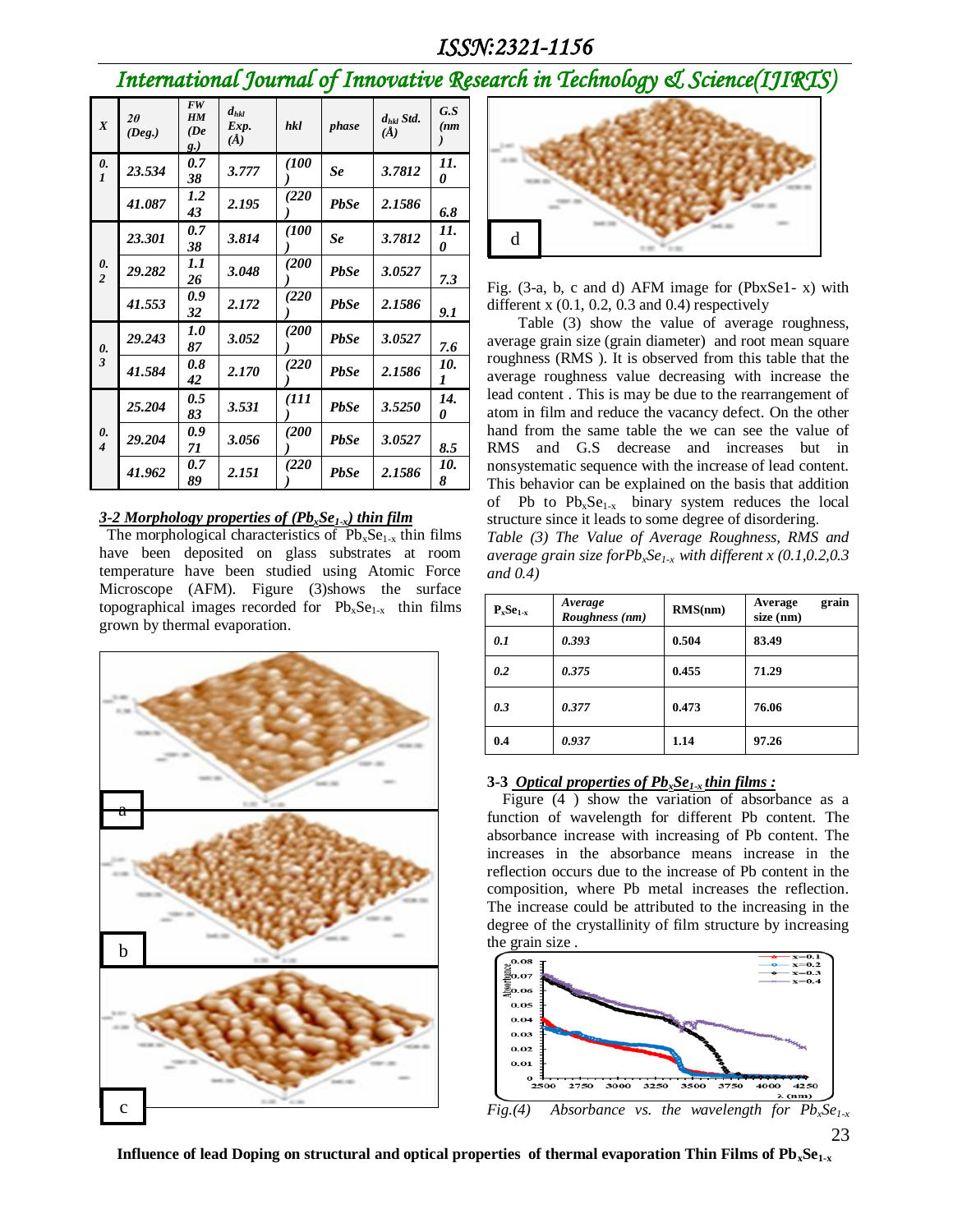## *International Journal of Innovative Research in Technology & Science(IJIRTS)*

 Figure (5) which shows the variation of absorption coefficient as a function of wavelength for  $Pb_xSe_{1-x}$  films . The absorption coefficient decreases with increasing wavelength transition and have the same behavior of the absorbance since they were calculated according to equation (4) . This behavior may be due to reduce the recombination process and improvement in the crystalinity of films then reduce the density of localized states [28] which coincides with the XRD results. The value of absorption coefficient for  $Pb_xSe_{1-x}$  at (2750nm) wavelength is tabulated in Table (4 ).



*Fig.(5) The absorption coefficient vs. the wavelength for(PbxSe1-x)at (0.1,0.2,0.3and0.4)*

The optical energy gap  $(E_{\text{gop}})$  was derived assuming a direct transition between the edge of the valence and conduction band. The optical energy gap values  $(E_{\text{cont}})$  for  $Pb_xSe_{1-x}$  films have been determined by using Tauc formula equation (2) by plotting the relations of  $(ahv)^2$  vs E (eV) for direct energy gap as shown in figure(6) at different value of x. We can observe that the increasing in lead content go to decreases the energy gap from  $E_{\text{gop}}$ =0.44 eV to  $E_{\text{gop}}$  =0.40 eV when increase the lead content from 0.1 to 0.4. The decreases in the energy gap means increase in the reflection occurs due to the increase of lead content(metal increases the reflection) in the composition .



*Fig.(6) (αhν)<sup>2</sup>versus photon energy(hν)for(PbxSe1-x)at different (X=0.1,0.2,0.3and0.4).*

 The refractive index (n) calculated using equation(6) . Figure (7) show the variation of refractive index with wavelength for  $Pb_xSe_{1-x}$  films at different value of x  $(X=0.1, 0.2, 0.3, 0.4)$ . It is clear that the refractive index decreases with increasing the wavelength. Table (4) show the values of refractive index (n) for all films with different value of  $x$ . This increase with increasing of  $X$  is attributed to the increase in packing density and the decrease in degree of amorphoosity.

![](_page_3_Figure_9.jpeg)

Fig.(7) The refractive index vs. the wavelength for  $Pb_xSe_{1-x}$  at  $(X=0.1, 0.2, 0.3, 0.3, 0.4)$ .

 The extinction coefficient (k) is determined by using equation (4).The relation between the extinction coefficient and wavelength for  $Pb_xSe_{1-x}$  films deposited at values of x is shown in Figure(7). From this figure it is found that the extinction coefficient (k) takes the similar behavior of the corresponding absorption coefficient. One can deduce from this figure that the extinction coefficient decreased with increasing the wavelength.

![](_page_3_Figure_12.jpeg)

*Fig.(8) The extinction coefficient vs. the wavelength for(PbxSe1-x)at (X=0.1,0.2,0.3and0.4).*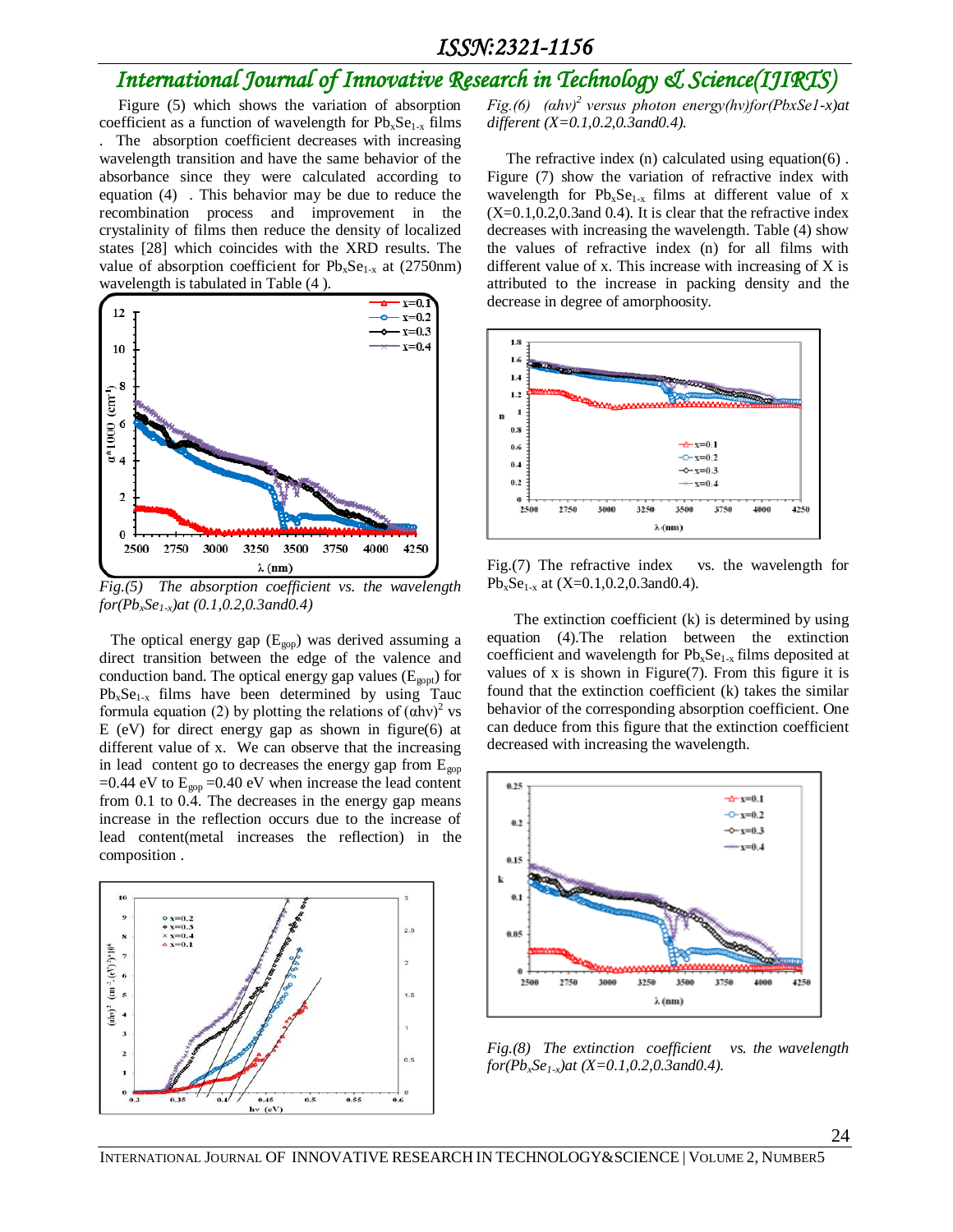## *International Journal of Innovative Research in Technology & Science(IJIRTS)*

The dielectric constant  $(\epsilon)$  consists of real part  $(\epsilon_r)$  and imaginary part ( $\varepsilon_i$ ) as a function of wavelength for  $Pb_xSe_{1-x}$  films are shown in figures 9 and 10 respectively.

![](_page_4_Figure_3.jpeg)

*Fig.(9) The real part of dielectric constant vs. the wavelength for(PbxSe1-x)at (X=0.1,0.2,0.3and0.4).*

![](_page_4_Figure_5.jpeg)

*Fig.(10) The imaginary part of dielectric constant vs. the wavelength for PbxSe1-.x at x (0.1,0.2,0.3and0.4).*

The value of Dielectric Constants( $\varepsilon_r$  and  $\varepsilon_i$ )since they were calculated according to equation (8)and equation (9).

The variation of  $\varepsilon_r$  and  $\varepsilon_i$  with the increase of the wavelength of the incident radiation is due to the change of reflectance and absorbance [29]. The behavior of  $\varepsilon_r$  is similar to that of the refractive index because of the smaller value of  $k^2$  compared with  $n^2$ , while  $\varepsilon_i$  mainly depends on the k value, which are related to the variation of absorption coefficient . Real  $(\varepsilon_r)$  and imaginary  $(\varepsilon_i)$ parts for  $Pb_xSe_{1-x}$  is tabulated in Table (4) at (2750nm) wavelength.

*Table (4) The optical parameters of PbxSe1-x with different (X=0.1,0.2,0.3and0.4) at wavelength 2750nm*

| concentration<br>Pb | Abs.  | $\alpha$ cm <sup>-1</sup> | k    | n    | $\varepsilon_r$ | $\varepsilon_i$ |
|---------------------|-------|---------------------------|------|------|-----------------|-----------------|
| 0.1                 | 0.007 | 1004                      | 0.02 | 1.20 | 1.44            | 0.05            |
| 0.2                 | 0.006 | 888                       | 0.03 | 1.19 | 1.41            | 0.06            |
| 0.3                 | 0.031 | 4786                      | 0.10 | 1.47 | 2.15            | 0.31            |
| 0.4                 | 0.036 | 5596                      | 0.12 | 1.51 | 2.28            | 0.37            |

#### **4- Conclusion:**

 $Pb_XSe_{1-X}$  alloys for different lead (X=0.1, 0.2, 0.3, and 0.4) have been successfully prepared inside quartz vacuum tube. The x-ray analysis showed that the  $Pb_XSe_{1-X}$  alloys and films at different Pb content are polycrystalline with a hexagonal of wurtzite type for a compound at  $(X=0.1)$  and mixture of hexagonal and cubic for other compound at  $(X=0.2, 0.3, 0.4)$ . The morphological characteristics of  $(Pb_xSe_{1-x})$  thin films have been studied and show the average roughness and average grain size values increasing with increase the ( Pb) content for all samples. From the FTIR absorptance spectra, we found that the absorbance increase with increasing of Pb content. Energy gap decrease with increase of Pb content while the refractive index, extinction coefficient and the variation of the real and imaginary parts of the dielectric constant decreases with increasing the wavelength, and all parameter above was found to increasing when the Pb concentration increasing

#### **References:**

.

- [1] A.Merouani and H. A. Ammardjia , Study of Properties of Lead Selenide (PbSe) Thin Films Deposited on TiO<sub>2</sub>, *Journal of Energy and Power Engineering* ,Vol.7 pp. 2100-2105,2013.
- [2] Grozdanov, I., M. Najdoski, and S.K. Dey. *Materials Letters,.*Vol. 38, pp. 28-32,1999.
- [3] Gautier, C., G. Breton, M. Nouaoura, M. Cambon, S. Charar, and M. Averous. *Thin Solid Films.,*  Vol.315,pp.118-122,1998
- [4]. Avellaneda, D., M.T.S. Nair, and P.K. Nair. *Thin Solid Films*.,Vol. 517, **p** p.2500-2502,2009.
- [5]. Ezenwa I. A.,Optical Properties of Chemical Bath Deposited Lead Selenide Thin Films*, Advances in Applied Science Research,* Vol. 3,No.2, pp980- 985,2012.
- [6] O. Madelung, U. Rssler, and M. Schulz, Springer Materials - The Landolt-Brnstein Database,2010,.

25

**Influence of lead Doping on structural and optical properties of thermal evaporation Thin Films of PbxSe1-x**